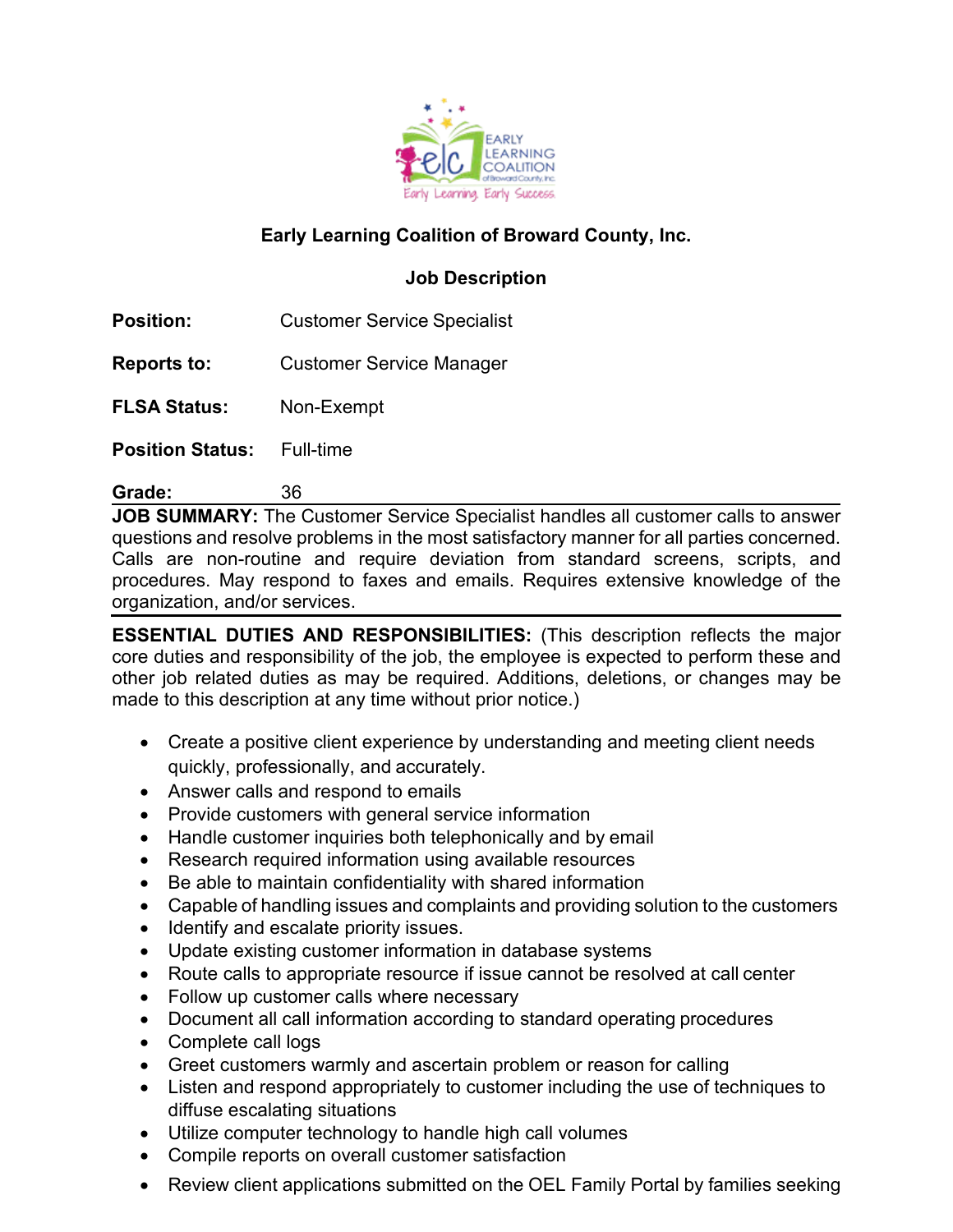VPK and School Readiness Services, and accurately determine their eligibility for said services.

- Handle escalated calls requiring additional assistance
- Track responses to wait list funding notifications issued
- Monitor call volume consistently and coordinate available resources to maintain optimal level of "handled calls."
- Assist Senior Supervisor with distribution of workload, daily schedules, and completion of special projects.

### **COMPETENCIES:**

- Patience
- Attention to detail
- Positive Comportment
- Communication Proficiency
- Ethical Conduct
- Business Acumen
- Technical Capacity
- Team Player
- Problem Solving
- Data Entry of large amounts of information accurately and quickly

# **SUPERVISORY RESPONSIBILITIES:**

• None

#### **WORK ENVIRONMENT:**

- This position operates in a professional office environment.
- This position will be expected to work in public venues to support ELC related events.
- This role uses commonly used applications that include: Microsoft Office Suite, Email, and current state data systems.

#### **PHYSICAL DEMANDS:**

- While performing the duties of this position, the employee is regularly required to talk and hear. The employee frequently is required to use hands and fingers to operate and handle keyboards and other office equipment.
- Ability to operate a motor vehicle
- Able to sit for extended periods of time
- Regularly required to walk and reach with hands and arms
- Required corrected vision and hearing to normal range